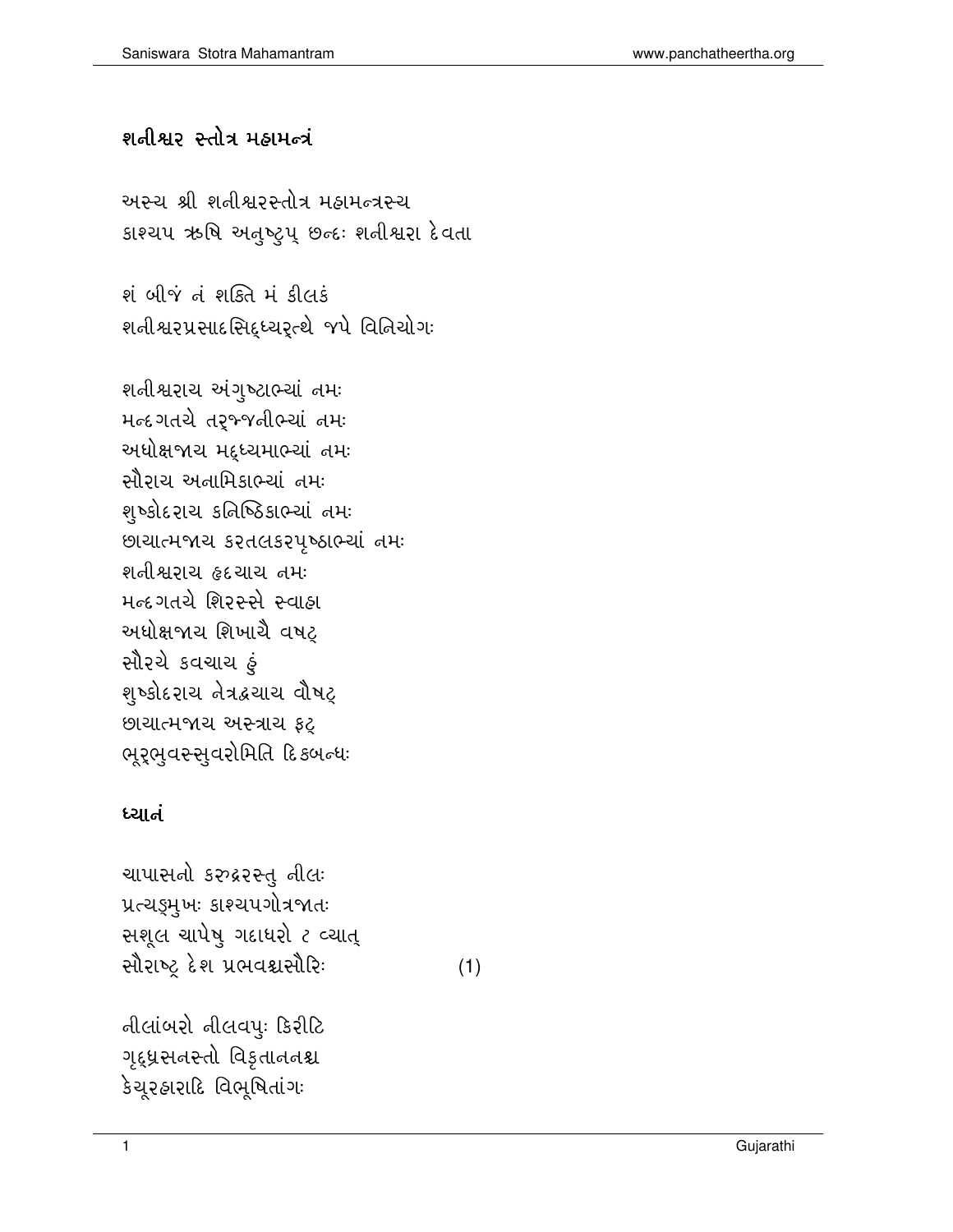$(5)$ 

| શતૈશ્વરાય શાન્તાયસરૃવ્વાભીષ્ટપ્રદાયિતે<br>નમઃ સર્¢વાત્મને તુભ્યં નમો નીલાંબરાચ ચ                | (3) |
|-------------------------------------------------------------------------------------------------|-----|
| દ્વાદશાષ્ટમ જન્માદિ દ્વિતીચાન્તેષુરાશિષુ<br>ચે ચે મે સંગતા દોષાઃ સર્¢વે તશ્ચન્તુ વૈ પ્રભોઃ      | (4) |
| દશરથ ઉવાચઃ–                                                                                     |     |
| એવં વરં તુ સંપ્રાપ્ય<br>વૃષ્ટ રોમા સ પારિૃથવઃ                                                   |     |
| રથોપસ્થે તત્ર્ઃ સ્થાપ્ય<br>ભૂત્વા ચૈવ કૃતાઞ્જલિઃ<br>ધ્યાત્વા સરસ્વતિં દેવીં                     |     |
| ગણતાથં વિતાચકં<br>(6)                                                                           |     |
| રાજા દશરથઃ સ્તોત્રં<br>સૌરેરિદમદા કરોત્<br>તમઃ કૃષ્ણાચ નીલાચ<br>શિતિ કણ્ઠતિભાચ ચ<br>(7)         |     |
| તમો નીલમુખાબ્જાચ<br>નીલોલ્પલનિભાચ ચ<br>તમો નીરૃમાંસ દે <i>હાચ</i><br>દીરૃઘશ્મશ્ર્ જટાચ ચ<br>(8) |     |
| તમો વિશાલતેત્રાચ<br>શુષ્કોદર ભચાનક<br>તમઃ પૌરુષગાત્રાચ<br>સ્થૂલરોમ્ણે નમો નમઃ<br>(9)            |     |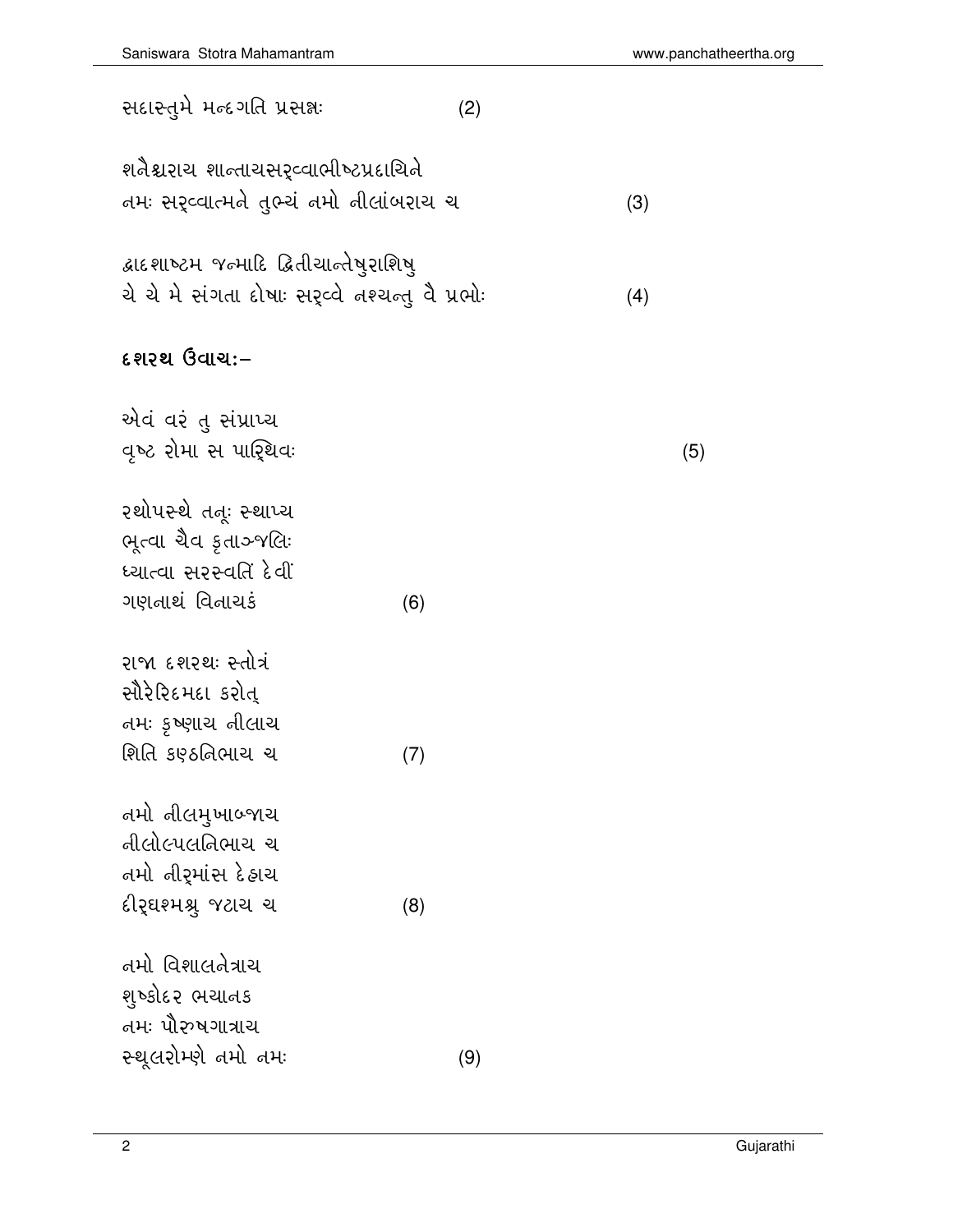| નમો નિત્ચં ક્ષુધાર઼્તાચ<br>અતૃપ્તાચત્નમો તમઃ<br>તમો દીર્ <b>ઘાચ શુષ્કા</b> ચ<br>કાલદંષ્ટ્રાચ તે નમઃ | (10) |      |
|-----------------------------------------------------------------------------------------------------|------|------|
| તમસ્તે ઘોરરૂપાચ<br>દુર્શ્નિરીક્ષ્ચાચ તે નમઃ<br>તમો ઘોરાચ ર <mark>ૌ</mark> દ્રાચ<br>ભીષણાચ કરાળિને   | (11) |      |
| નમસ્તે સ્રવભક્ષાચ<br>વલીમુખ નમોસ્તુતે<br>સૂર્યપુત્ર નમસ્તેસ્તુ<br>ભાસ્કરો ૮ ભચદાચિતે                |      | (12) |
| અધો દૃષ્ટે નમસ્તેસ્તુ<br>સંવર્દ્ધક નમો નમઃ<br>તમો મન્દગતે તુભ્ચં<br>તિસ્ત્રિંશાચ તમો તમઃ            |      | (13) |
| નમો <u>દ</u> ુ સ્સર્ટદે હાચ<br>તિત્ચ ચોગ રતાચ ચ<br>જ્ઞાન દૃષ્ટે નમસ્તેસ્તુ<br>કશ્ચપાત્મજ સૂતવે      | (14) |      |
| તુષ્ટો દદાસિ ત્વં રાજ્યં<br>ક઼ઢોહરસિ તત્ક્ષણાત્<br>દેવાસુર મતુષ્ચાશ્ચ<br>સિદ્ધિવિદ્યાધરો૨ગઃ         | (15) |      |
| ત્વચાવલોકિતાઃ સર્વ્વ<br>દે ન્ચમાશુ વ્રજન્તિતે<br>બ્રહ્માશક્રોચમશ્ચેવ                                |      |      |